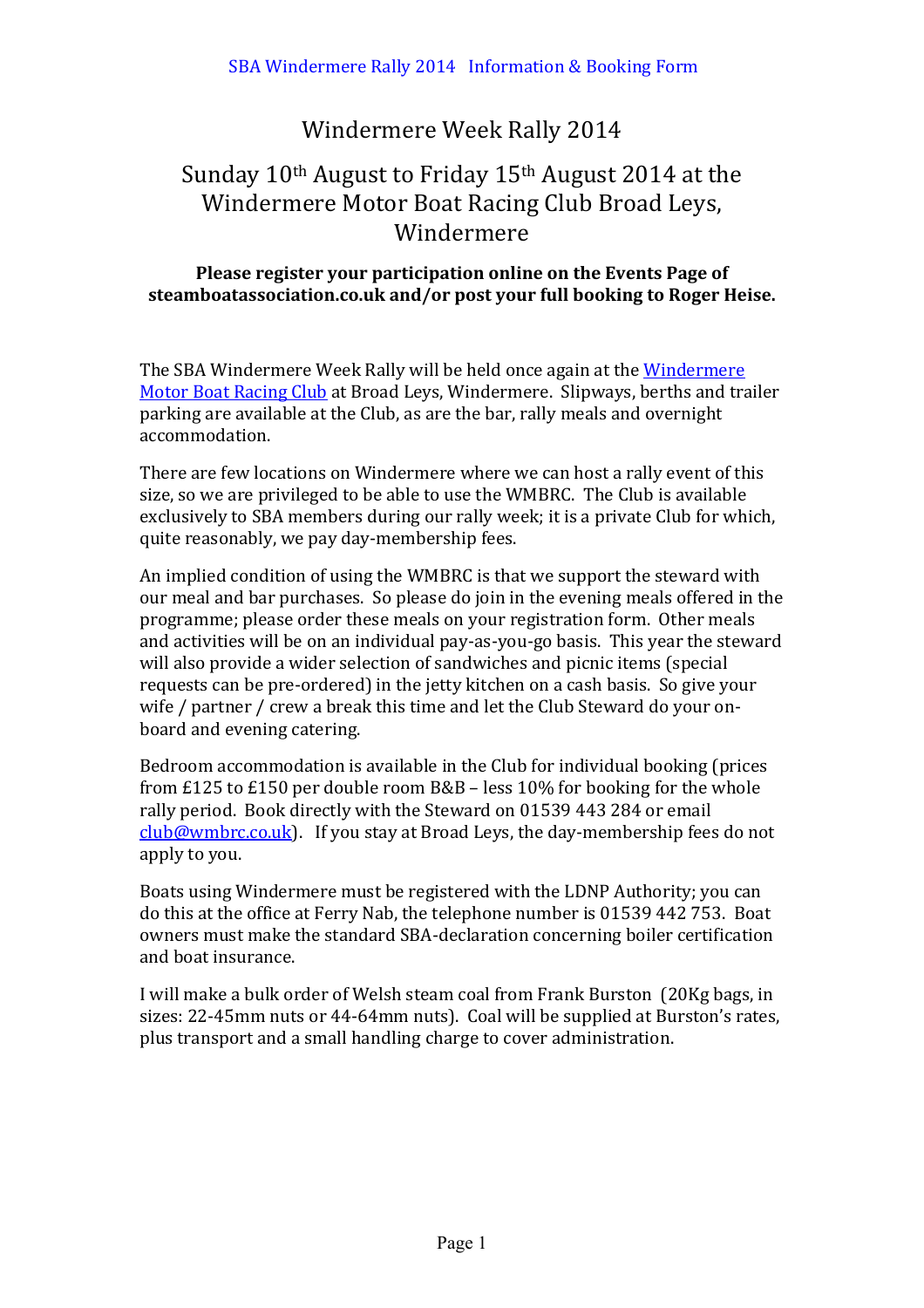### SBA Windermere Rally 2014 Information & Booking Form

**The programme** – *subject to the weather, outside agencies and the mood of the participants ...* 

| Sunday August 10th             | the good to see you (again) day:<br>arrive from 16:00, launch, berth-up, park trailers,<br>refreshments available at the jetty,<br>from 18:30 bar open in the Club,<br>buffet (hot pie) at 19:00 followed by social evening                           |
|--------------------------------|-------------------------------------------------------------------------------------------------------------------------------------------------------------------------------------------------------------------------------------------------------|
| Monday August 11 <sup>th</sup> | polished brass and dress-up day,<br>steam the South Basin for lunch - options:<br>picnic at Fell Foot, pub/restaurant (The Swan at Newby<br>Bridge if draught allows, Lakeside Hotel),<br>raft-up for tea in Cunsey Basin,<br>buffet (asian) at 19:00 |
| Tuesday August 12th            | day of diversions:<br>morning: guided walk / Motor Museum / Holker Hall,<br>picnics at the jetty,<br>from 15:00 - time trials followed by steam to<br>Wateredge Inn / Waterhead public jetty for pub supper,<br>night steam home as a flotilla.       |
|                                | Wednesday August 13th courtesy calls and competition:<br>steam to Steam Boat Museum (tbc - depends on<br>building progress) and RWYC (tbc - for a drink),<br>mid afternoon handicap / obstacle racing at WMBRC,<br>casserole buffet at 19:00          |
| Thursday August 14th           | classic rally stuff:<br>steam to Wray Castle harbour for midday picnic,<br>ice creams at Waterhead,<br>exercise stop at Brockhole,<br>carvery buffet at 19:00                                                                                         |
| Friday August 15th             | still a morning to go:<br>steam around Belle Isle,<br>raft up behind the island for morning coffee and picnic<br>luncheon,<br>disperse / pull out and clear WMBRC by 16:00.                                                                           |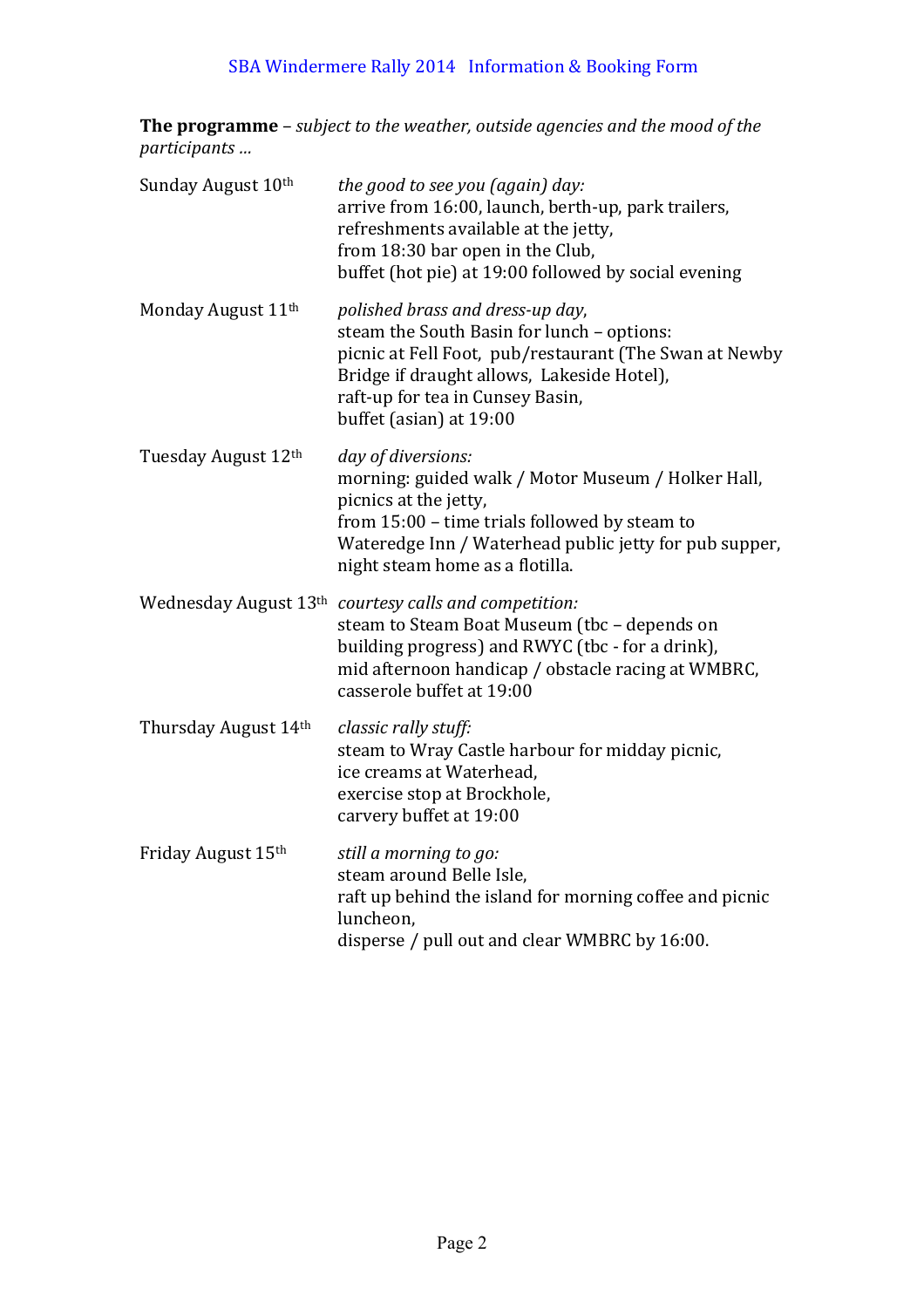### **Food:**

Buffet menus – all served in the WMBRC Clubroom

| Sunday    | Steak & Kidney or Chicken & Mushroom Pie<br>with Lyonnais potatoes & vegetables;<br>Selection of desserts;<br>Tea/coffee & mints.      |
|-----------|----------------------------------------------------------------------------------------------------------------------------------------|
| Monday    | Asian buffet;<br>Selection of desserts;<br>Tea/coffee & mints.                                                                         |
| Tuesday   | Kitchen closed but picnics available – Steward's day-off;<br>See picnic information below.                                             |
| Wednesday | Beef and red wine casserole or pork, apple & cider hot<br>pot with vegetable cobbler;<br>Selection of desserts;<br>Tea/coffee & mints. |
| Thursday  | Broad Leys carvery with wide selection of potatoes &<br>vegetables;<br>Selection of desserts;<br>Tea/coffee & mints.                   |

If you have any special dietary requirements please let me know; the Steward is, within reason, able to meet most special needs.

### Picnic Things

In the jetty kitchen the Steward will be offering a selection of sandwiches, biscuits, tea/coffee. He is very happy to provide other picnic items if preordered, for example:

- quiches (meat and vegetarian)
- pork pies (large, medium, individual)
- cheese board
- pasties & meat pies (with vegetarian alternative)
- salads: potato & chives, coleslaw, rice & peppers, red cabbage/apple & yoghurt, summer salad
- fresh fruit
- muffins, cup cakes, shortbreads, biscuits & scones

Pre-order by phone to the Steward (01539 443 284) for Monday & Tuesday. Pay the Steward directly.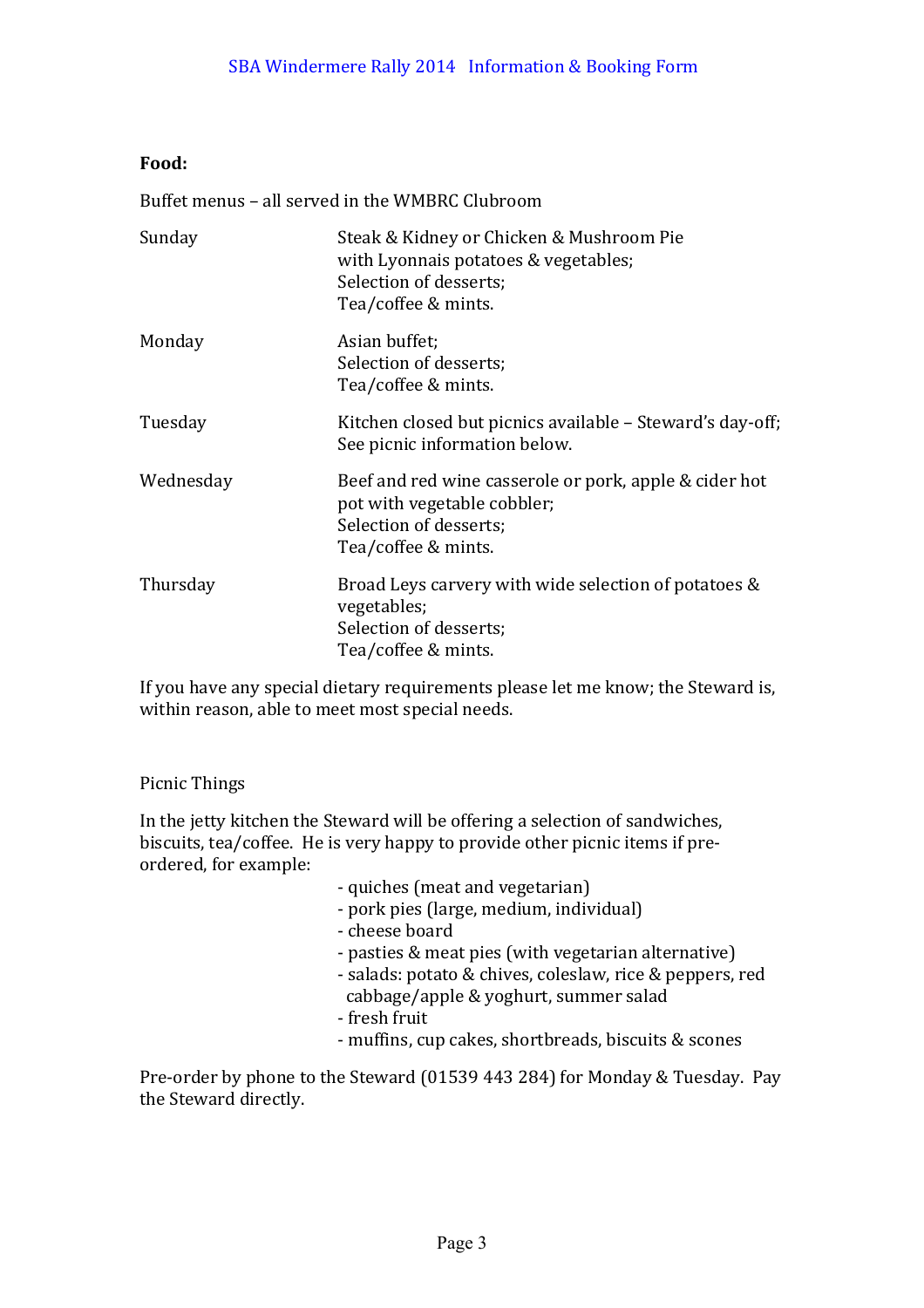#### The costs of the rally, explained:

| Temporary WMBRC membership, all 5 days                                                                                                    |                                                                                    | $£35$ – paid to WMBRC |  |
|-------------------------------------------------------------------------------------------------------------------------------------------|------------------------------------------------------------------------------------|-----------------------|--|
| Temporary WMBRC membership, per person per day                                                                                            |                                                                                    | $E8$ – paid to WMBRC  |  |
| Boat fee at WMBRC                                                                                                                         | £35 = berthing fee $(E20 - \text{cheap on})$<br>Windermere!), admin & plaque (£15) |                       |  |
| Boat fee berthed elsewhere                                                                                                                | £15 = admin & plaque $(£15)$                                                       |                       |  |
| Coal<br>includes shipping from Chepstow to WMBRC; price subject to change if transport<br>charges are not covered by the estimated order. | £8.50 per 20Kg bag                                                                 |                       |  |

#### **Small print:**

**Safety:** all boats taking part in SBA events must carry appropriate safety equipment including paddles or oars, anchors & warps, fire fighting equipment and a first aid kit. Boats steaming in darkness or poor visibility must carry suitable navigation lights. Non-swimmers and any others required to do so by the boat owner should wear buoyancy aids. Participants are responsible for supplying their own buoyancy aids.

**SBA Insurance Declaration:** it is mandatory for all owners of boats taking part in the rally to fill in the Insurance Declaration form provided on a separate sheet and return **before** the rally giving full details as requested. The form clearly states that the requested information must be **filled in completely and** returned to the event organiser before the boat can take part at the event.

#### **Booking**:

Please send your booking form and declaration (next sheets) with your cheque to me to arrive by **July 31<sup>th</sup>** 2014 to give me time to get the organisation in place. Many thanks!

The postal address of the rally organiser is

Roger Heise 49 The Row Silverdale LA5 0UG Great Britain.

Queries to me on email: windermererally2014@heise-data.eu or telephone: 01524 702 812.

I have set up the option for 'registration' on the SBA website  $-$  so you can announce your intention of coming to other members of the SBA; that may encourage others to come along and join in. If you 'register' online please remember to fill in the booking form with your requirements.

Thank you for booking and I look forward to seeing you on Windermere in August.

Roger Heise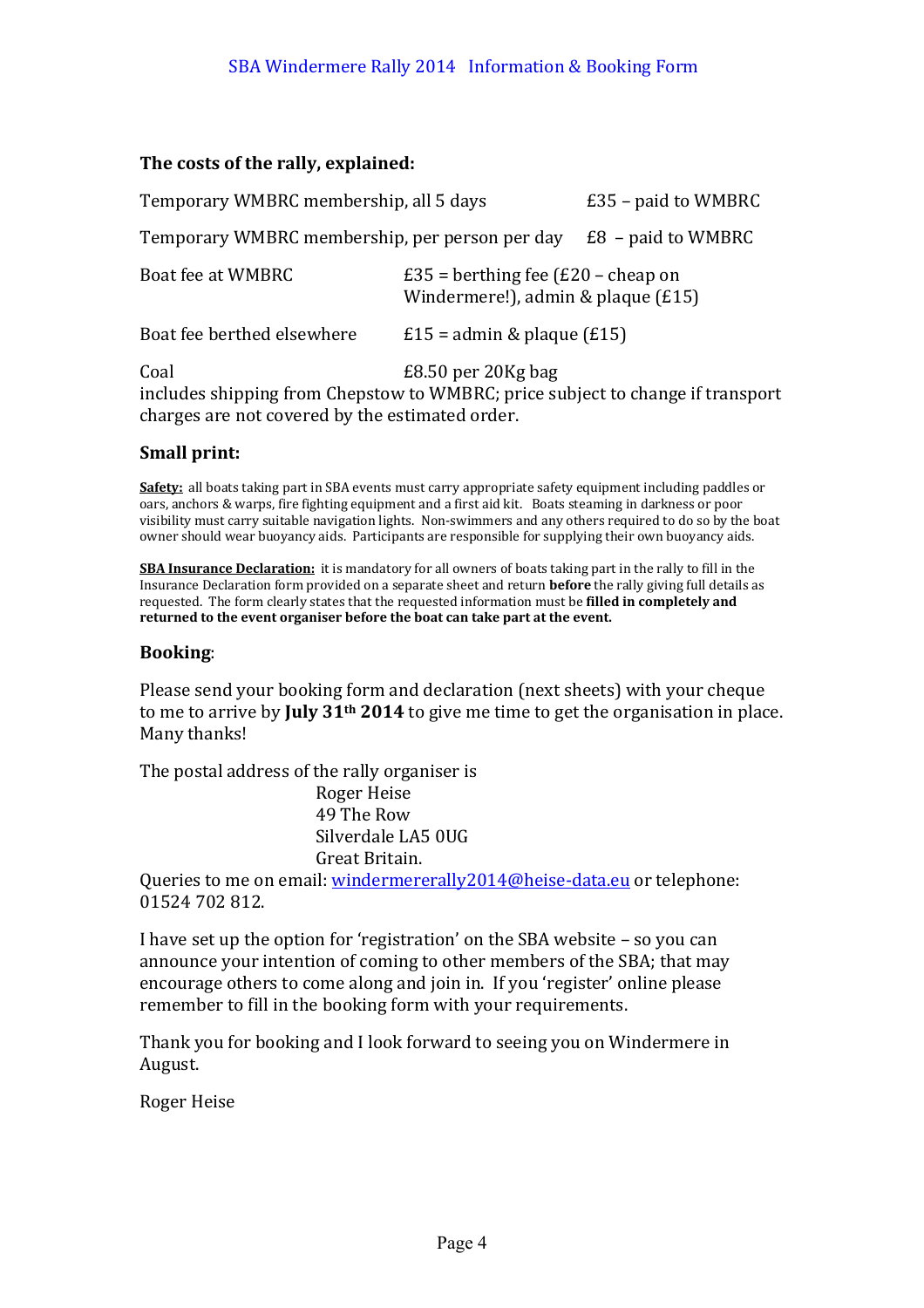## SBA Windermere Rally 2014 Information & Booking Form

## **Booking** form

| Member's name             |  |
|---------------------------|--|
| Address line 1            |  |
| Address line 2            |  |
| Address line 3            |  |
| Home 'phone number        |  |
| Mobile number (to contact |  |
| you during the rally)     |  |
| Email address             |  |

| Name of boat (or 'no boat') |  |
|-----------------------------|--|
| Berth at WMBRC (yes/no)     |  |
| Length of boat overall      |  |

| Item                                          |        | Number |     | Amount |
|-----------------------------------------------|--------|--------|-----|--------|
| Boat fee at WMBRC<br>either                   | £35.00 |        | $=$ | £      |
| Boat fee berthed elsewhere<br>or              | £15.00 |        | $=$ | £      |
| Temporary membership - all week               | £35.00 |        | $=$ | £      |
| Temporary membership - person/day             | £8.00  |        | $=$ | £      |
| Sunday buffet                                 | £17.50 |        | $=$ | £      |
| Monday buffet                                 | £19.50 |        | $=$ | £      |
| Wednesday buffet                              | £17.50 |        | $=$ | £      |
| Thursday buffet                               | £22.50 |        | $=$ | £      |
| Coal - small 22-45mm per 20Kg bag             | £8.50  |        | $=$ | £      |
| Coal – large 44-63mm per 20Kg bag             | £8.50  |        | $=$ | £      |
| Total – send to me by $31st$ July as a cheque |        |        |     | £      |
| made out to the SBA                           |        |        |     |        |